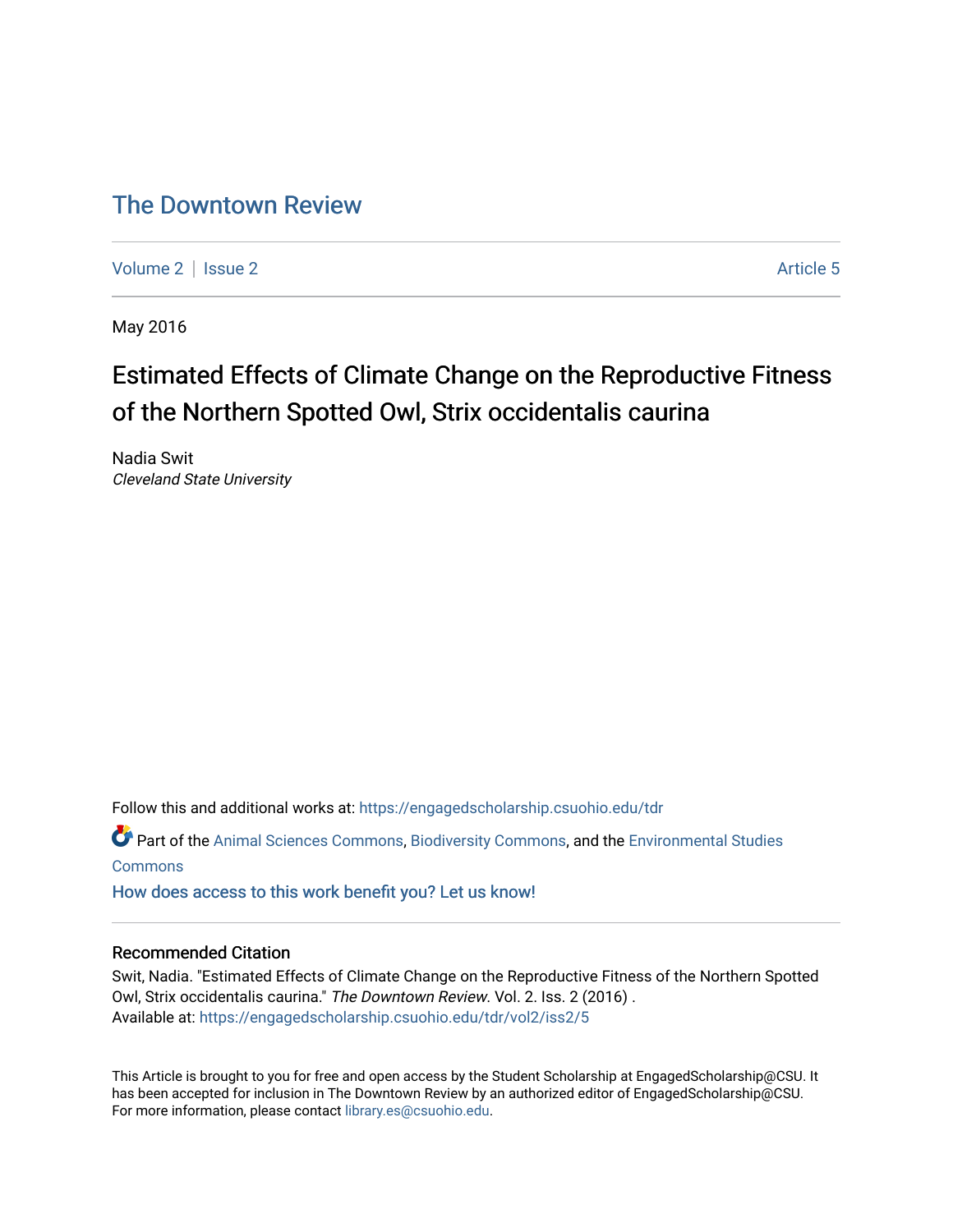## **Introduction**

The Spotted Owl (*Strix occidentalis*) is often considered an indicator species of forest health due to its particular habitat preferences and temperature tolerance. Spotted Owls have an affinity for oldgrowth conifer forests, inhabiting older trees that allow the owls to use the hollows for nesting and refuge, canopy cover and shade, and roosting



**Figure 1**. Northern Spotted Owl, *Strix occidentalis caurina* © Larry Meade

perches. In particular, the Northern Spotted Owl subspecies (*S. o. caurina)*  inhabits the conifers of the Pacific Northwest, including northwestern California, southwestern British Columbia, and western Washington and Oregon (Franklin et al. 2000). This owl is characterized by its medium size, dark brown plumage with white spots on the head and breast, as well as dark brown eyes framed by prominent facial disks (U.S. Fish and Wildlife Service, 2014).

The habitat ranges of both Northern and California Spotted Owls overlap in California. Spotted Owls are further limited and made vulnerable by certain elements in their life history, including late maturity in their reproductive cycle, low reproductive output, and their inability to disperse readily due to their specialized habitat requirements (Weathers et al. 2001). Additionally, Spotted Owl populations are under stress primarily due to deforestation caused by logging industries. Mature and old-growth forests that are the most suitable for the owl and its subspecies in the Pacific Northwest have reportedly declined by 88% since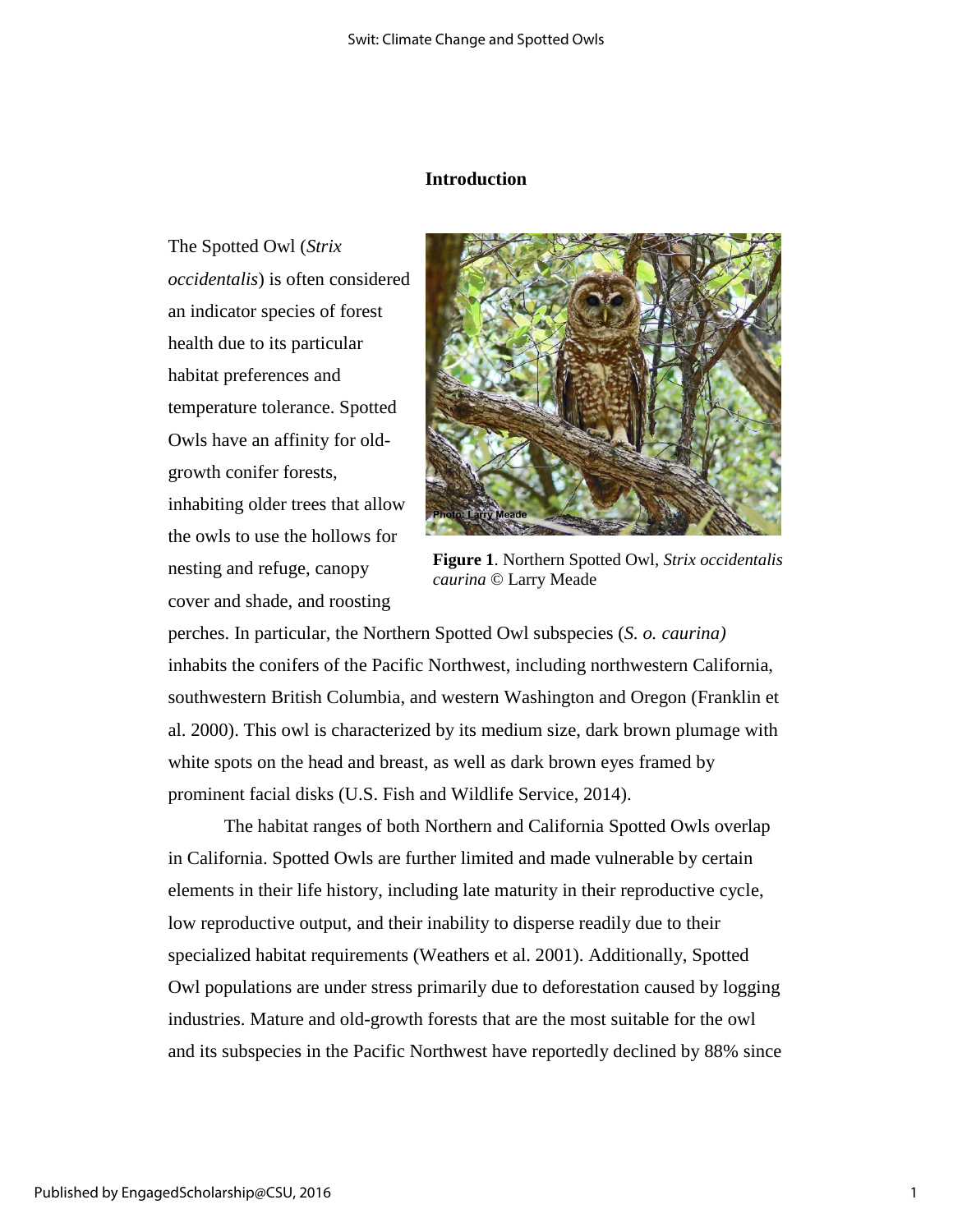the  $18<sup>th</sup>$  century because of logging (Groc, 2014). The quality of their available environment has also become varied, as previously homogenous old-growth forests are now a mosaic of younger and older trees and various vegetation (Franklin et al. 2000). The invasion of the Barred Owl (*S. varia*) has also created competition and further limited the Spotted Owl's home range and reproductive success (U.S. Fish and Wildlife Service, 2014).

Consequently, increasingly lower habitat quality and availability are causing the Northern Spotted Owl to decline rapidly. As habitat ranges become increasingly scarce, genetic variation decreases, reducing demographic stochasticity in small populations (Franklin et al., 2000; Lande, 1988). In a further complication, Spotted Owls are not tolerant of heat stress, utilizing adaptive behaviors and roost selection to avoid increasing heat: this also explains their preference for old-growth forests, which provide the optimal temperature for the owls' survival while also supporting a wide range of prey (Barrows 1981, Weathers et al. 2001). Additionally, as owls are generally more affected during the spring rather than winter because of their breeding season and the necessary increase in energetic output, climate conditions have also shown to exacerbate energetic stress conditions, causing further population decline (Franklin et al. 2000).

With the growing concerns of climate change and rising temperatures, there has been speculation of how organisms such as Spotted Owls will be able to withstand altered habitats. The following study examines the potential implications increasing temperatures can have on the reproductive success of the Northern Spotted Owls in Marin County, located in the northern San Francisco Bay area in the state of California. The area is recognized as a biodiversity hotspot that is able to support several different ecosystems, and therefore, potential changes in its climate often have negative consequences towards native biota. A previous study performed by Weathers et al. (2001) analyzing the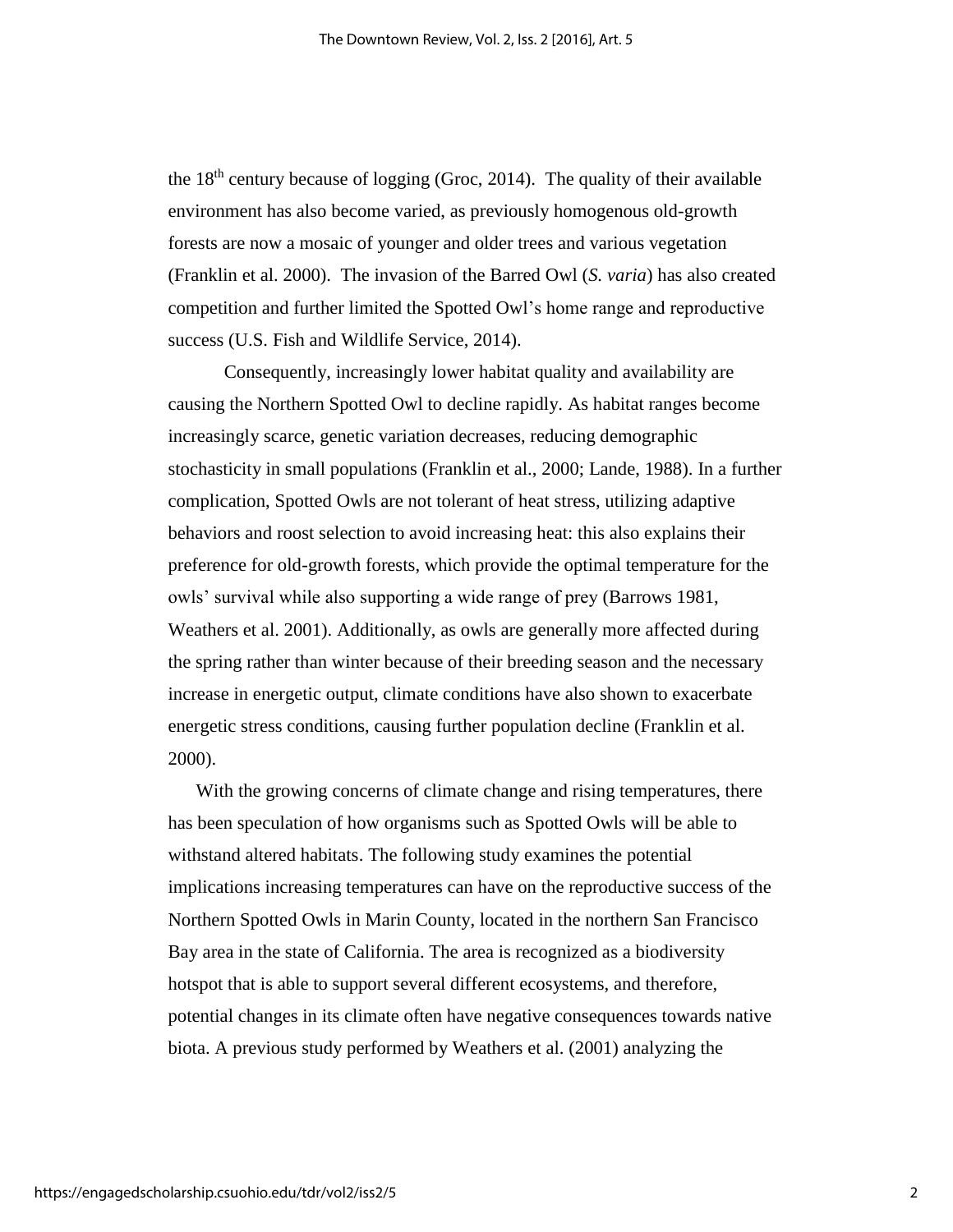thermal ecology and ecological energetics of a spotted owl subspecies was adapted to the present study in order to determine effects that changing climate would have on the thermal requirements of the Northern Spotted Owl.

### **Methods**

Marin County, California was selected as an area within the Northern Spotted Owl's range. The county contains three National Park lands and is included in the southernmost range of the owl (U.S. Forest Service, n.d.). The separate park areas that the Northern Owl inhabits within Marin County suggests range expansion and the forests' suitability for the owls' nesting. Additionally, Muir Woods, one of the National Park sites within the county, has been claimed to possibly contain the densest population of Spotted Owls on public land (National Park Service, 2014). While these owls prefer old-growth coniferous forests, according to the studies being conducted within the park, the evergreen forests that are also within the area are meeting ecological conditions for the owl, especially in the mild coastal California climate (National Park Service 2014). It can also be conjectured that competition from the Barred Owl and deforestation from logging creates a need to seek different habitats.

To create a baseline of temperatures to analyze for the Northern Spotted Owl in this area, data was obtained from the U.S. Geological Survey (USGS) site, using the National Climate Change Viewer. As spring months are more exhaustive for the owl due to rearing and providing for their young, a five month period from January to June was selected to test effects of climate change on metabolic rate as mating behavior can occur in early spring, and laying and hatching can occur in late spring to early summer depending on location (U.S. Forest Service, 2014a, 2014b).

First, a baseline was created using the USGS data to estimate the climate trends. These were then compared to the known thermal temperature maximum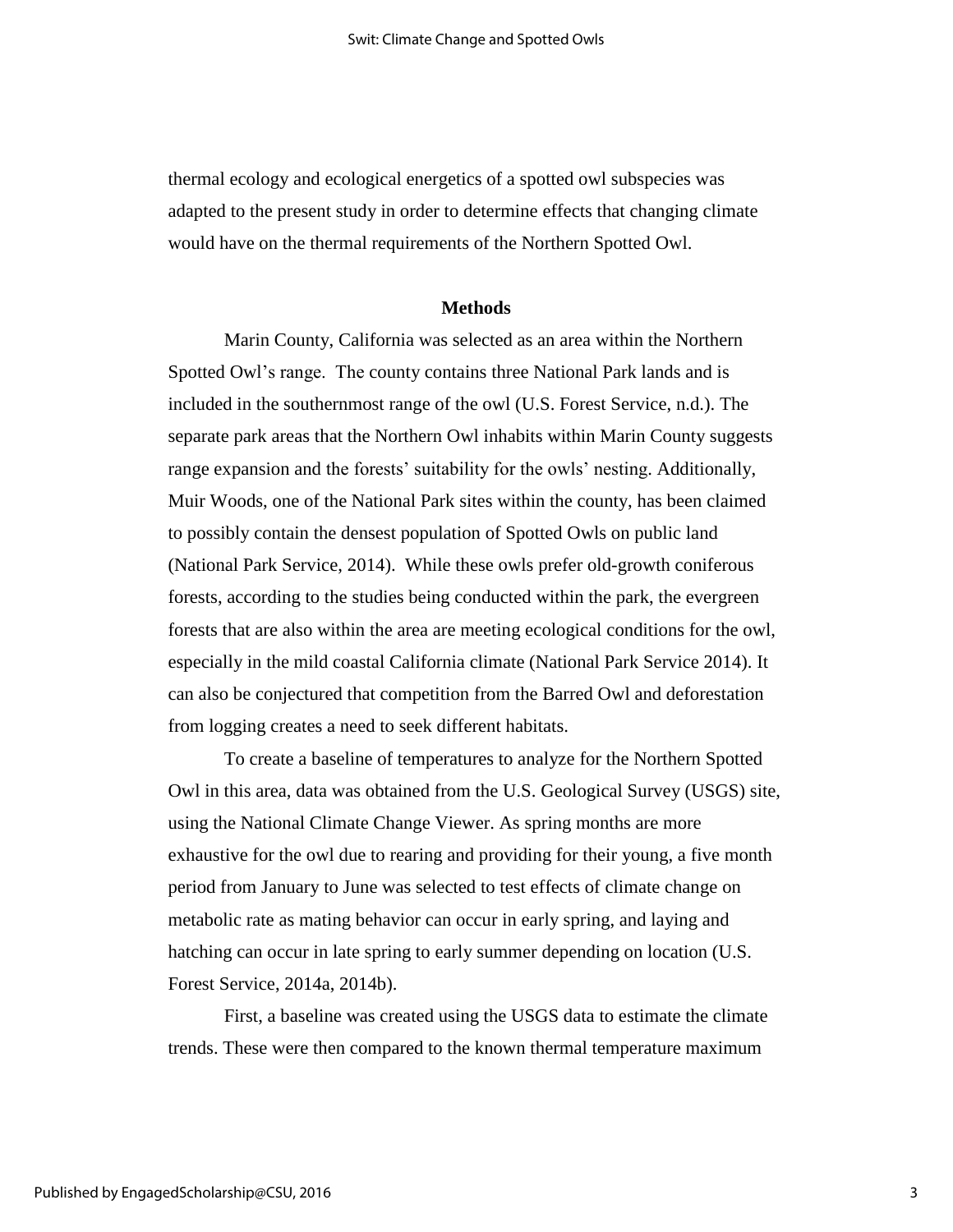and minimum values, as well as basal metabolic rate and thermal neutral zone which was calculated in a previous study (Weathers et al. 2001). While the aforementioned study focused on the California Owl (*S. o. occidentalis)*, its results could here applied here because the subspecies of the Spotted Owl are similar in size and the territories of all three owls exhibit some overlap.

The basal metabolic rate (BMR) was calculated as the mean of the thermal neutral zone, averaging 10.13  $\pm$  0.46 J/g/hr. The lower critical temperature (T<sub>lc</sub>) was estimated to be 18.2°C, and the upper critical temperature  $(T_{uc})$  was 35.2°C. (Weathers et al., 2001). The thermal neutral zone extended from these two temperatures. Additionally, metabolic rate equations were also calculated in order to determine the rate when temperature dropped below  $T_{lc}$  or increased above  $T_{uc}$ . The metabolic rate increased linearly with declining temperature as described by the following equation:

$$
y = 18.1 - 0.436x \tag{1}
$$

Likewise, as temperatures increased above the upper critical temperature, it was also described by the following equation:

$$
y = -23.0 + 0.941x \tag{2}
$$

These equations were then used with the climate data to determine how the metabolic rate would be affected. Temperature was inserted for x, which was in °C and y was resting metabolic rate (RMR).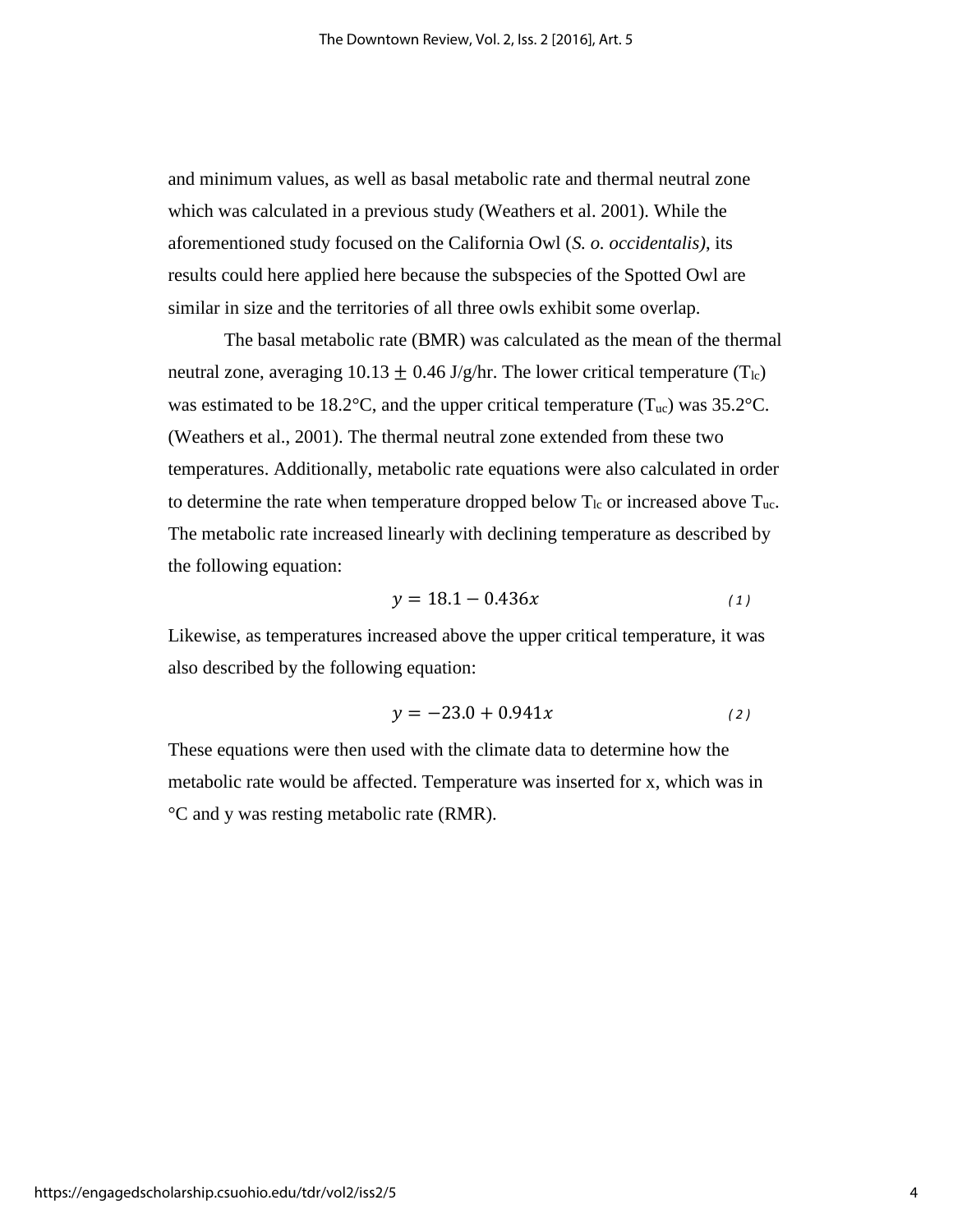

**Results and Discussion**



**Figures 2 & 3**. Relationship between the current and future climate trends for minimum and maximum monthly temperature for months January to June (1 to 6) in Marin County, CA. Representative Concentration Pathway (RCP) values designate different reports simulating effects of increasing temperatures based on greenhouse gas emission trajectories.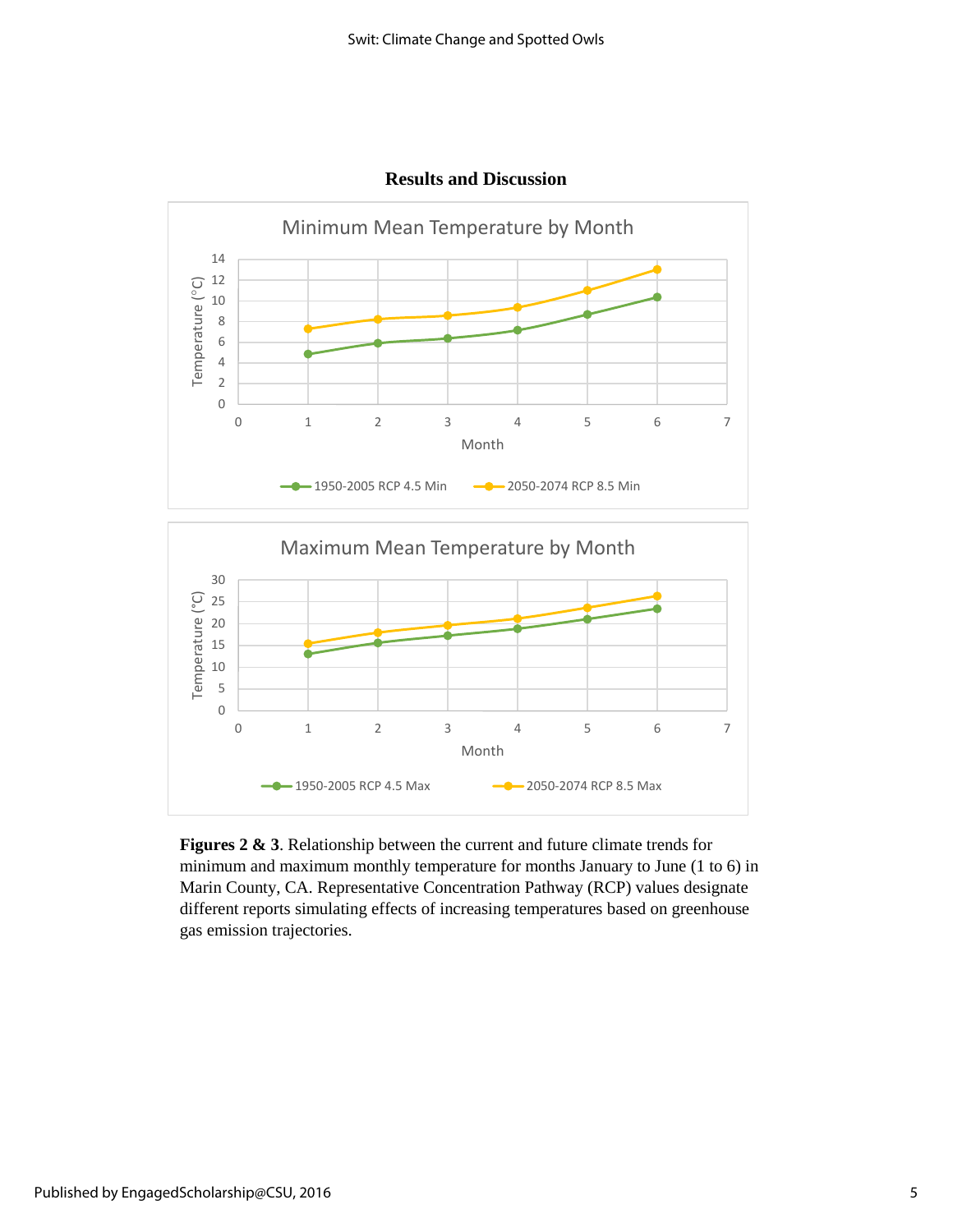

**Figure 3 & 4**. Relationship between RMR of the Spotted Owl with temperatures that are below its  $T_{lc}$  (lower critical temperature) and  $T_{uc}$  (upper critical temperature). The BMR was averaged to be  $10.13 \pm 0.46$  J/g/hr. The lower critical temperature  $(T_{lc})$  was estimated to be 18.2°C, and the upper critical temperature  $(T_{uc})$  was 35.2°C.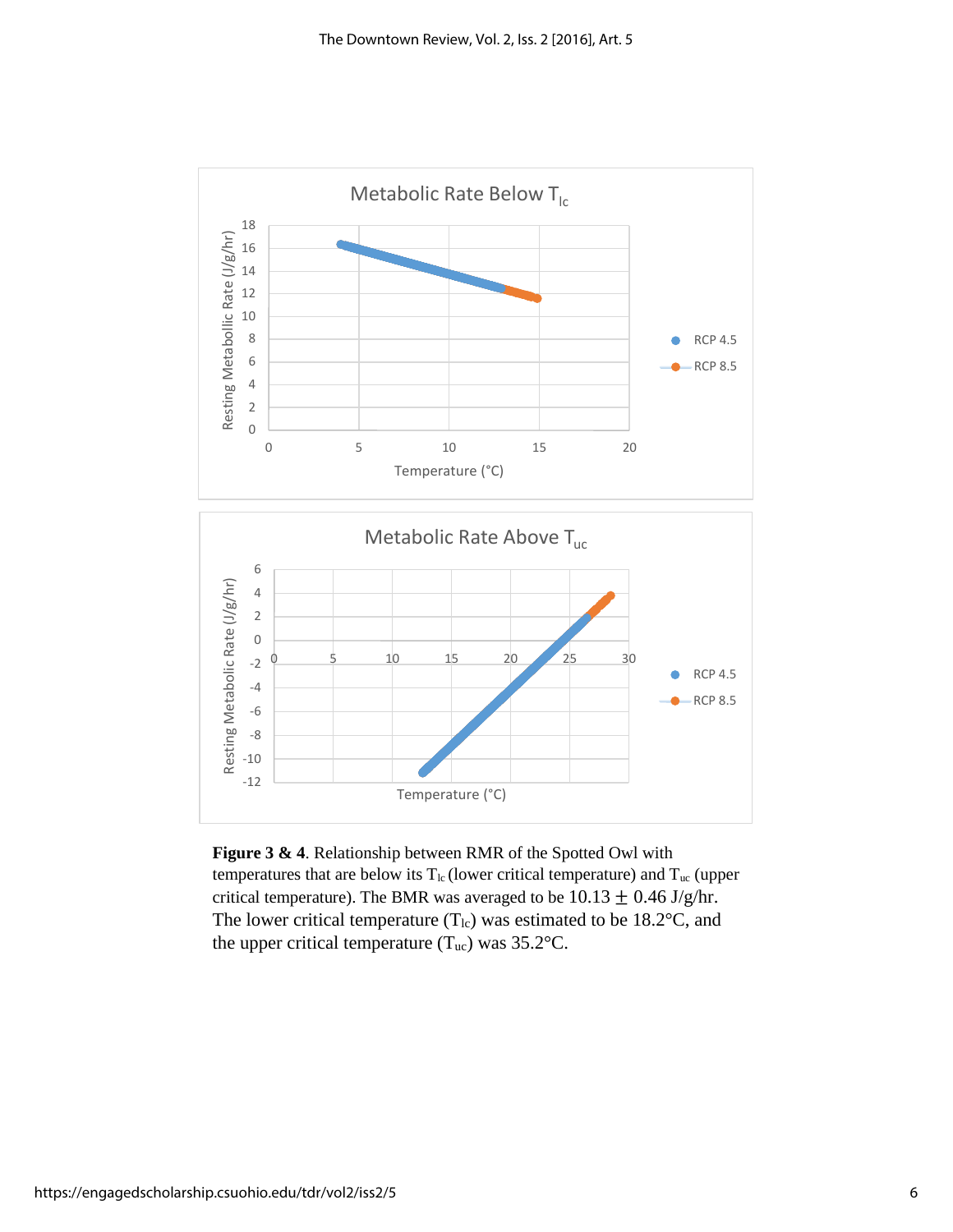Based on the two RCP reports, the resulting estimated maximum and minimum temperature give the range in which the Spotted Owl will be living. The minimum temperature range for RCP 4.5 was estimated to be  $4.8^{\circ}$ C to  $10.4^{\circ}$ C, whereas RCP 8.5 projected it to be 7.3°C to 13.04°C. As for the average maximum temperature, RCP 4.5 predicted its range from 13.04°C to 23.4°C, whereas RCP 8.5 estimated it to be 15.4°C to 26.3°C. Interestingly, the average minimum temperatures show that the owl will be living in conditions that would be below its lower thermal minimum (18.2°C), especially in the early spring (Figure 2). Thus, metabolically, the owl will need to exert more energy in order to retain body heat. Additionally, the average maximum temperatures shown in Figure 2 are also indicative of the owl living below its thermal minimum, and it is not until about April (mid-spring) that the owl will experience maximum temperatures from the RCP 4.5 estimate in which it can comfortably reside.

The data does not indicate whether the minimum temperatures were only experienced at a certain time of day, such as at night, where these temperatures would be the lowest for a limited amount of time. Reproductive success could then be negatively affected due to the additional energy required by the parent in order to maintain its own body heat. As more energy is exerted for its own survival, rearing young could be a potentially fatal challenge for the owl. With lower temperatures, owl hatchlings will also have to face demanding metabolic needs, which could be difficult to fulfill. In fact, the RCP 8.5 estimates are looking more favorable as temperatures would increase, therefore also increasing the amount of time the owl would reside in its thermal neutral zone. The temperature increase, however, can negatively affect other aspects of the Spotted Owl's ecosystem, therefore making the change not entirely beneficial. As mentioned before, the Spotted Owl is relatively intolerant of high temperatures (Weathers et al., 2001). Therefore while this study only examines a small portion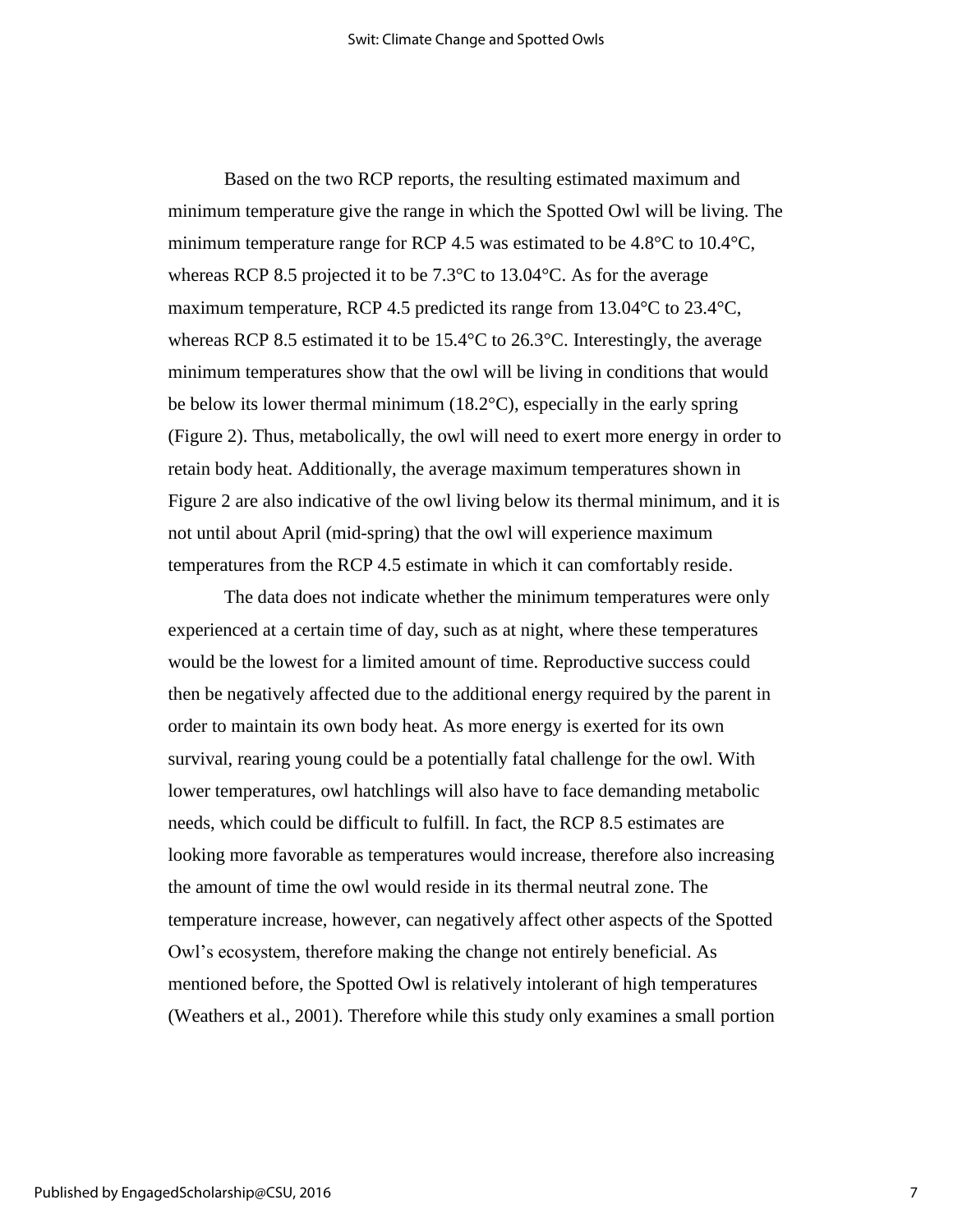of the data from five months out of the year, the increasing temperature change may instead be unsuitable as the summer months continue to get warmer.

Figures 3 and 4 describe the metabolic exertion made by the owl due to temperatures below its thermal neutral metabolic rate. Basal metabolic rate was determined to be 10.13 J/g/hr (Weathers et al 2001). Metabolic rate was estimated to be approximately 16 J/g/hr when temperatures dropped to below  $5^{\circ}$ C, which is much higher than its resting rate. When temperatures were at its thermal neutral zone, metabolic activity decreased, as evidenced by the negative values on Figure 4. The overlap between the RCP 4.5 and RCP 8.5 projections suggests similar metabolic activity to occur in concurrent temperature predictions, however RCP 8.5 provides evidence that increasing temperatures have higher energy requirements.

#### **Conclusion**

As previously mentioned, the data analyzed in this paper is limited to only a small portion of the year. While these months are important to the life history of the Northern Spotted Owl in terms of reproductive success, the temperature and weather fluctuations caused by climate change can be much more significant as both RCP reports are projecting lower temperatures below its thermal minimum. Increasing metabolic activity in response to too cold or too warm weather would be detrimental to the reproductive capabilities of the owl, and the relative survival of the offspring. Population decline can result as fewer individuals are able to survive and maintain a viable population.

Similarly, climate change can negatively impact animals of lesser trophic levels in Marin Country, providing additional consequences to predatory species, including the Spotted Owl. Further research would be needed in order to fully evaluate the implications of climate change as it would affect the owl's entire ecosystem. As for the Spotted Owls living in Marin County, the prospects for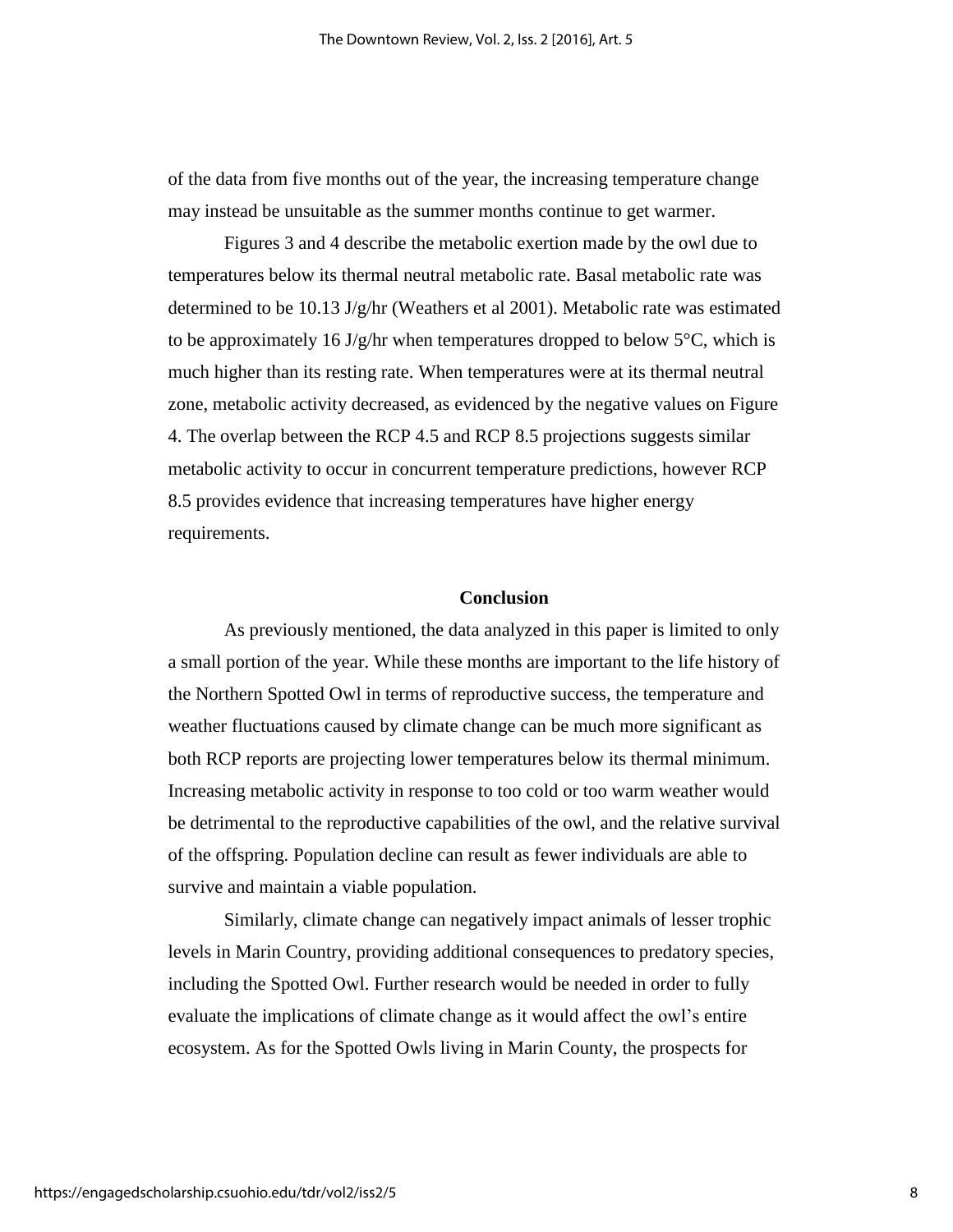survival seem to be adequate for the time being, besides the influx of Barred Owls and the habitat loss caused by logging companies. However, it should be noted that continuous destruction of old-growth forests and interspecific competition would exacerbate the challenges of increased metabolic demand already resulting from unusual temperature extremes. Alterations in the environment brought on by climate change, specifically the potentially low temperatures proposed by the RCP 4.5 and RCP 8.5 reports, must motivate policies and environmentallyminded actions in order to support the longevity of the species.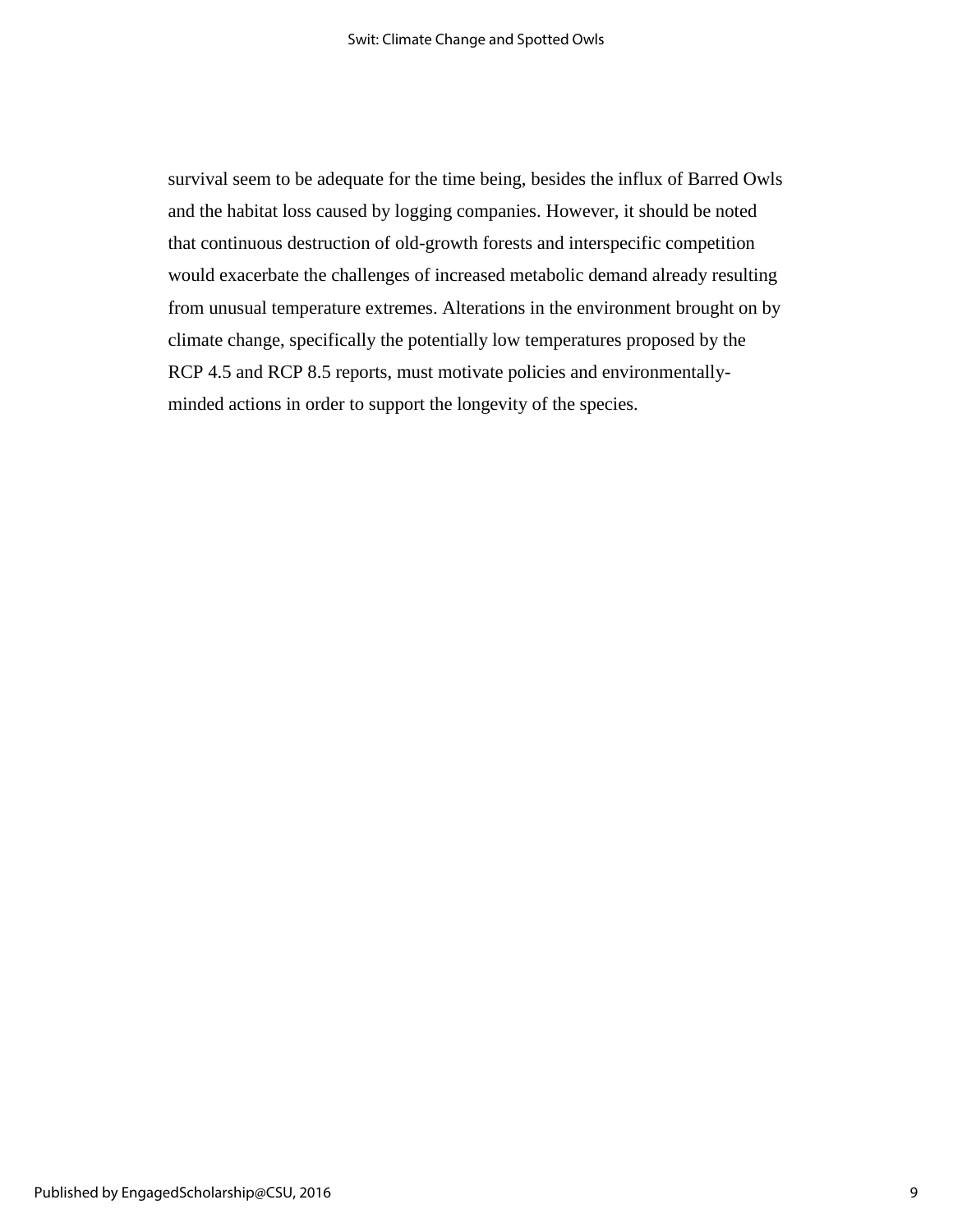#### **References**

- Adler, J. and S. Hostetler (2013). USGS national climate change viewer, Marin County, California, Mean Model. NEX-DCP30 Dataset [Data Set].
- Barrows, C. W. (1981). Roost selection by spotted owls: An adaptation to heat stress. *Condor,* 83, 302-309.
- Blakesley, J., Franklin, A. B., & Gutierrez, R. J. (1990). Sexual dimorphism in Northern Spotted Owls from Northwest California. *Journal of Field Ornithology,* 61 (3), 320-327.
- Bronson, F. H. (2009). Climate change and seasonal reproduction in mammals. *Philosophical Translations of the Royal Society,* 364, 3331-3340. doi:10.1098/rstb.2009.0140
- Defenders of Wildlife (2014). Basic facts about Northern Spotted Owls. *Defenders of Wildlife.* Retrieved from [www.defenders.org](http://www.defenders.org/)
- Franklin, A. B., Anderson, D. R., Gutierrez, R. J., & Burnham, K. P. (2000). Climate, habitat quality, and fitness in the Northern Spotted Owl population in Northwestern California. *Ecological Monographs,* 70 (4), 539-590.
- Groc, I. (2014, July 17). Shooting owls to save other owls: Protecting habitat hasn't stopped the spotted owl's decline. Will shooting its rivals help? *National Geographic.* Retrieved from news.nationalgeographic.com
- Lande, R. (1988). Demographic models of the northern spotted owl (*Strix occidentalis caurina*). *Oecologia,* 75, 601-607. doi:10.1007/BF00776426
- Meade, L. (2010). [Photograph]. Retrieved from focusingonwildlife.com
- National Park Service (2014a). Muir Woods: Life of Spotted Owls. *National Park Service.* Retrieved from [www.nps.gov](http://www.nps.gov/)
- National Park Service (2014b). Muir Woods: Northern Spotted Owls. *National Park Service.* Retrieved from [www.nps.gov](http://www.nps.gov/)
- National Wildlife Federation (2014). Northern Spotted Owl. *National Wildlife Foundation.* Retrieved from [www.nwf.org](http://www.nwf.org/)
- The Cornell Lab of Ornithology (2014). Spotted Owl. *The Cornell Lab of Ornithology: All About Birds.* Retrieved from [www.allaboutbirds.org](http://www.allaboutbirds.org/)

United States Forest Service (n.d.). Strix occidentalis. *U.S. Forest Service.*  Retrieved from [www.fs.fed.us](http://www.fs.fed.us/)